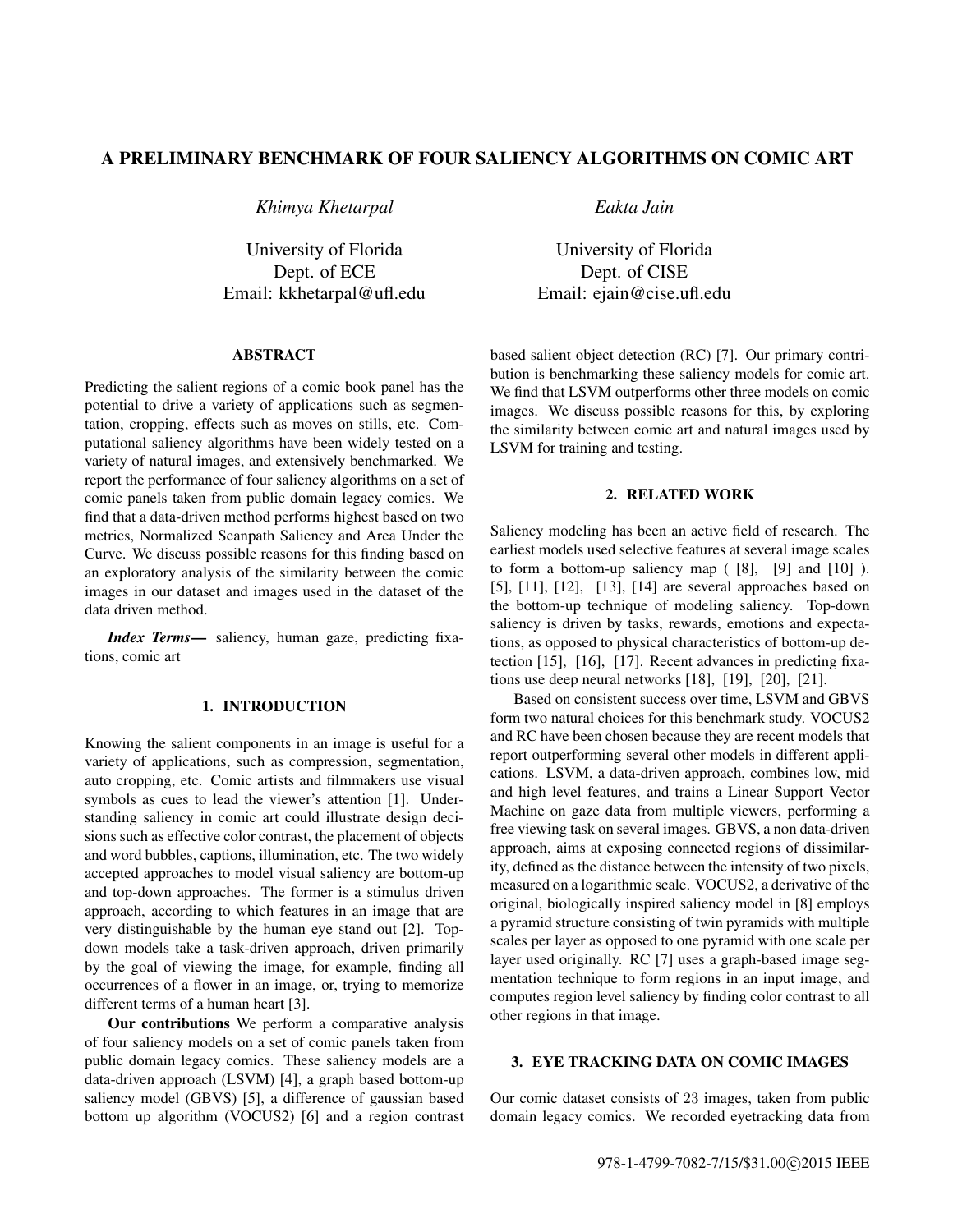5 viewers (3 male), using a remote eyetracker (SensoMotoric Inc, SMI RED-m, 120 Hz). Participants were seated at a distance of approximately 64 cm from the screen (1680  $\times$  1050) resolution,  $18in \times 11$ in. A visual angle of 1 degree is approximately 37 pixels at these settings. Data consisted of fixations in the x and y space coordinates, event information comprising either of a 'blink', 'fixation', or, a 'saccade', along with the stimulus name, with corresponding timestamps. Figure 1 depicts a few samples from the comic dataset, where the gaze data of 5 subjects has been overlaid on the stimulus. Each subject's fixations are marked in a different color. Samples where the gaze position was outside the screen were discarded.



Fig. 1: Gaze data from 5 participants shown as different colored circles on randomly chosen images from comic panels.

## 4. BASELINE CHECK

To validate our test setup, we perform a comparative analysis for all four models over three image categories from the CAT2000 dataset [22]: Outdoor Man-made, Outdoor Natural, and Social. We perform experiments to evaluate the ability of models to predict ground truth human fixations. [23] reports the evaluation of submitted models with several metrics, such as, Similarity Measure (SIM), Earth Mover's Distance (EMD), Pearson's Linear Coefficient (CC), Normalized Scanpath Saliency (NSS), and different versions of Area Under Curve (AUC). Their results are based on their evaluation on all 20 categories and ground truth from 24 observers. We compare the performance of LSVM and GBVS on our 3 category test setup and compare the scores against those reported by [23] as a sanity check on our test setup.

Table 1 depicts mean NSS scores from our test setup and those reported by the benchmark. The overall NSS score is averaged across the 3 categories. Similarly, average AUC score for our experiments compared to benchmark values are reported for LSVM and GBVS as shown in the Table 2. Here, it should be noted that the scores from our test setup would not mirror scores from the benchmark [23], because the latter evaluates the models on test images and different observers,

Table 1: Mean NSS Scores reported by our test setup on three categories from natural images show similar trend when compared to the scores reported by [23] for the same image categories. Standard deviations are reported in brackets.

| <b>Our Test Setup</b>          |                                   |            |            |            |  |
|--------------------------------|-----------------------------------|------------|------------|------------|--|
| <b>Normalized</b>              | Outdoor ManMade   Outdoor Natural |            | Social     | Overall    |  |
| <b>Scanpath Saliency [NSS]</b> |                                   |            |            |            |  |
| <b>LSVM</b>                    | 1.22(0.22)                        | 1.28(0.21) | 1.21(0.19) | 1.24(0.21) |  |
| <b>GBVS</b>                    | 1.11(0.28)                        | 1.17(0.34) | 1.14(0.27) | 1.14(0.3)  |  |

| <b>Benchmark Reported Scores</b>                    |                        |                        |            |            |  |
|-----------------------------------------------------|------------------------|------------------------|------------|------------|--|
| <b>Normalized</b><br><b>Scanpath Saliency [NSS]</b> | <b>Outdoor ManMade</b> | <b>Outdoor Natural</b> | Social     | Overall    |  |
| <b>LSVM</b>                                         | 1.27(0.2)              | 1.23(0.21)             | 1.18(0.19) | 1.23(0.2)  |  |
| <b>GBVS</b>                                         | 1.18(0.34)             | 1.06(0.36)             | 1.1(0.32)  | 1.11(0.34) |  |

Table 2: Our test setup and the benchmark [23] report similar AUC scores for natural image categories namely, Outdoor Natural, Outdoor ManMade and Social.

| <b>Our Test Setup</b>            |                        |                        |            |            |  |
|----------------------------------|------------------------|------------------------|------------|------------|--|
| Area Under<br><b>Curve</b> [AUC] | <b>Outdoor ManMade</b> | <b>Outdoor Natural</b> | Social     | Overall    |  |
| <b>LSVM</b>                      | 0.83(0.04)             | 0.84(0.04)             | 0.83(0.05) | 0.83(0.04) |  |
| <b>GBVS</b>                      | 0.79(0.06)             | 0.79(0.05)             | 0.79(0.05) | 0.79(0.05) |  |

| <b>Benchmark Reported Scores</b> |                        |                        |            |            |  |
|----------------------------------|------------------------|------------------------|------------|------------|--|
| Area Under<br>Curve[AUC]         | <b>Outdoor ManMade</b> | <b>Outdoor Natural</b> | Social     | Overall    |  |
| <b>LSVM</b>                      | 0.84(0.04)             | 0.84(0.04)             | 0.83(0.04) | 0.84(0.04) |  |
| <b>GBVS</b>                      | 0.8(0.05)              | 0.78(0.06)             | 0.79(0.06) | 0.79(0.06) |  |

whereas our test setup has been evaluated on the publicly available training data. The authors of RC [7] report a comparison of their model with LSVM, and based on the AUC score, LSVM is reported to outperform their model in predicting human fixations. Figures 5 and 6 show LSVM outperforms all other models on all four categories including comic, based on both NSS and AUC scores per our evaluation too.

### 5. EXPERIMENT

To evaluate the performance of the four saliency algorithms, we use code made available by the authors with default settings. We obtain saliency maps for all 23 comic images. Figure 2 shows saliency maps for six chosen comic panels. Comic panels 2, 6 and 8 are selected based on their high NSS scores for all four models ( Figure 4 ). It is observed that almost all saliency algorithms show relatively low performance for comic panels 7, 14 and, 20. These panels illustrate certain comic images are difficult to detect visual attention with the models in our test setup. Figure 2 depicts regions marked salient by each model on these specific images.

#### 5.1. Performance Analysis

The eyetracking data is overlaid on the comic images resized to the same resolution at which they were displayed at, for data collection from five subjects. Once we obtain the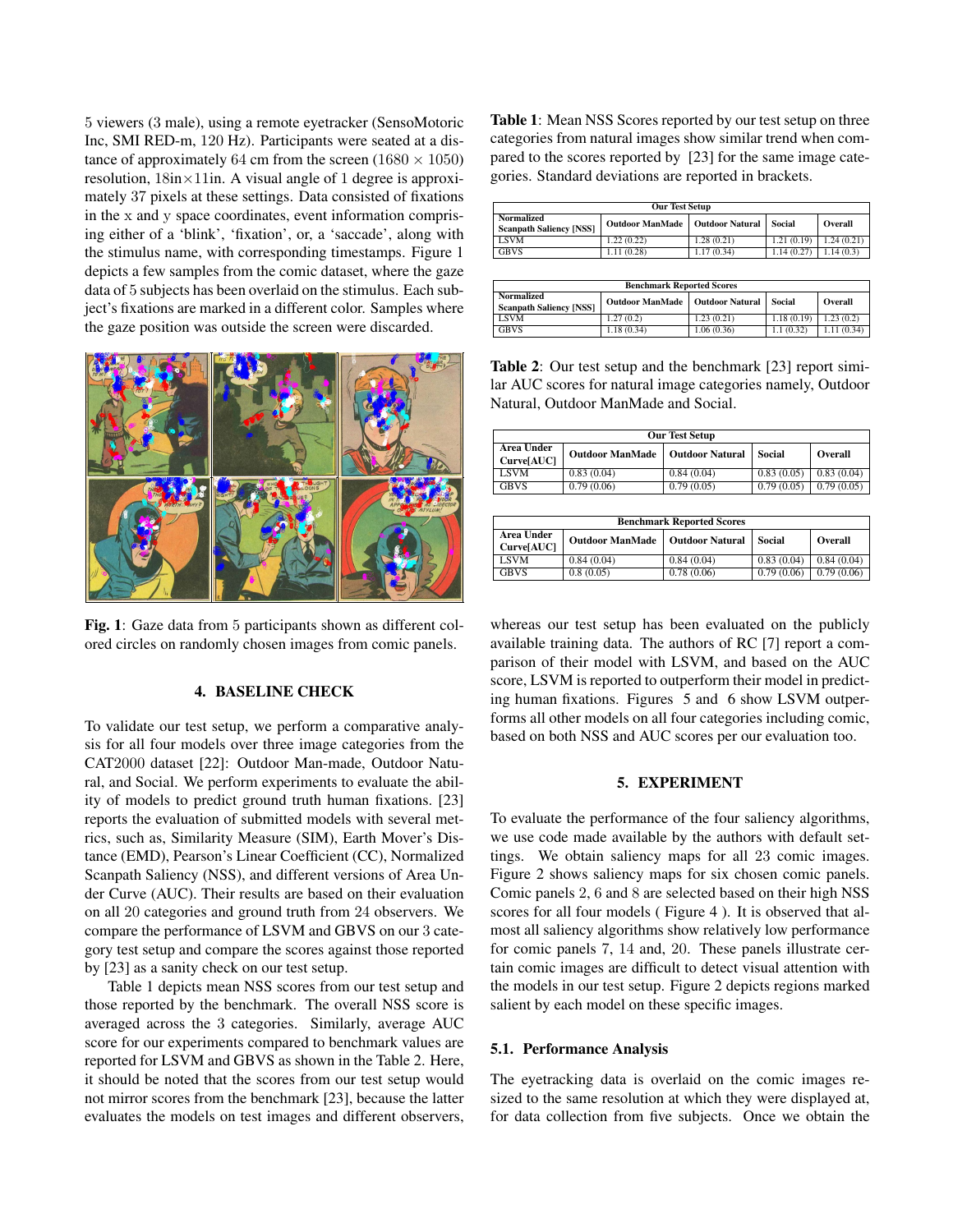

Fig. 2: Saliency maps generated from four different algorithms are depicted for chosen comic images. LSVM, GBVS show center bias, and similar regions are marked salient. VOCUS2 finds it difficult to detect multiple salient regions, whereas, RC marks complete regions as salient.

saliency maps from all four models for 23 images from comic dataset, next, we overlay the fixations on the saliency maps as shown in the Figure 3.

To evaluate the performance of each model on comic images, we use Normalized Scanpath Saliency (NSS), as described in [24]. Each saliency map was linearly normalized to have zero mean and unit standard deviation. The normalized saliency values were extracted corresponding to the fixation locations for each subject, and the mean of these values was taken as a measure of the correspondence between the saliency map and scanpath. For each model, mean of all the five subjects' NSS score results in the average NSS score for an image. The same is repeated to compute the mean NSS score for all four models across 23 comic images.

Figure 4 depicts the mean NSS score variation for each model, per image. It is interesting to note similar trends in performance across all models for comic images 2, 6 and 8, as well as 7, 14 and 20. Most models perform well in images 2, 6 and 8, whereas, they find it difficult to detect saliency in images 7, 14 and 20. We observed that GBVS shows peak performance at many instances, which are very close to the values of LSVM. However, LSVM outperforms GBVS, on an average across 23 comic images as shown in black bars and



Fig. 3: Gaze data from 5 participants is overlaid using white circles on the saliency maps generated from LSVM, GBVS, VOCUS2 and RC to show the overlap between where humans looked and the regions predicted by the saliency algorithms.

dark gray bars respectively in Figure 5 . We repeat the same experiment for three natural image categories from CAT2000 dataset. Figure 5 depicts an overview of performance of all four models in terms of mean NSS score.

We also report the performance of the models using another metric, Area Under the Curve (AUC). We use the implementation by [25] which requires a binary fixation map. For comic dataset, the raw data has fixations coordinates: x and y for each stimuli. We create a binary map with 1 corresponding to the fixation locations and 0 corresponding to the background locations . The scores reported from these experiments are also shown in Figure 6 . As shown in black bars, LSVM consistently outperforms all other models. GBVS is only marginally below LSVM as observed from dark gray bars. We observe that VOCUS2 performs the lowest, while RC is only marginally better than VOCUS2 for both NSS and AUC scores across all categories.

### 6. EXPLORATORY ANALYSIS

Our goal is to explore possible reasons for LSVM performing so well on comic images, when it is a data-driven model trained on natural images that (on the first glance) are not "comic like" in style. LSVM was never trained on comic im-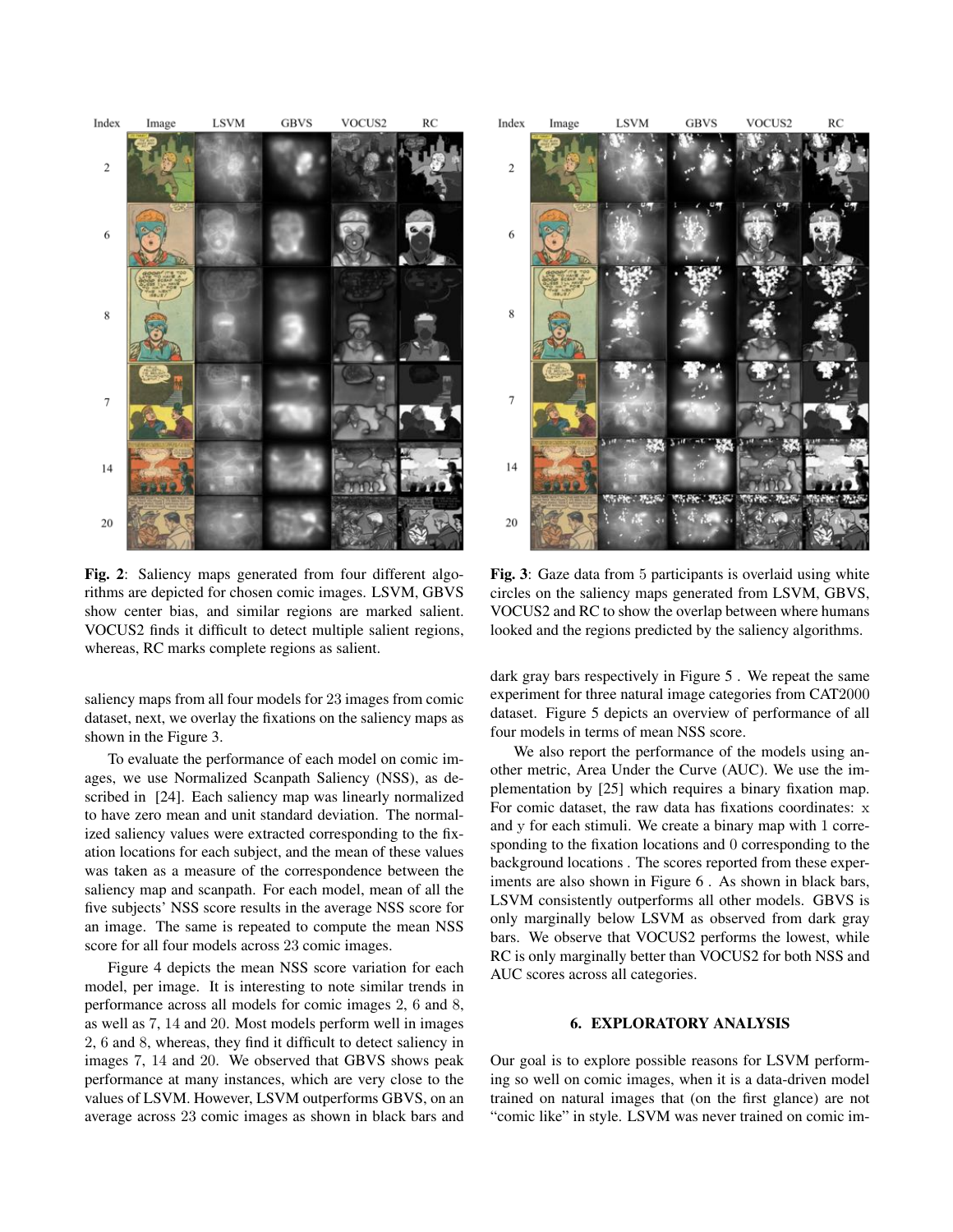

Fig. 4: Mean NSS Scores across 23 images. Comic images 2, 6 and 8 reported a relatively higher NSS scores for all models, whereas, consistent low NSS scores were observed for comic images 7, 14 and 20.



Fig. 5: Mean NSS score where error bars are standard deviation. LSVM consistently outperforms GBVS, RC and VO-CUS2. Performance on natural image categories is relatively higher than that on comic images for all models.

ages, yet it outperforms all the other approaches for predicting fixations, not only in context of natural images, but also, for comic art. We present our hypothesis and experiments as supporting evidence to discuss possible reasons.

# Hypothesis 1: Comic panels in our dataset are similar to natural images in LSVM's dataset [4] in terms of features used for saliency prediction.

We consider the weights assigned to each of the 33 feature channels in LSVM's model of saliency. We sort these weights. The most weighted features are the coefficients of the second coarsest sub-band of steerable pyramids [26], Viola Jones face detector [27], features used in a saliency model described by Torralba [28] and Rosenholtz [29], and color contrast as calculated by Itti and Koch's saliency method [12], in decreasing order of the weights.

We use the implementation in LSVM to compute feature vectors for 1003 images from the LSVM dataset and 23 images from our comic dataset. We compute the distances between comic and natural images in feature space, using Euclidean distance. Each element in the resulting  $23 \times 1003$ matrix holds the pairwise distance score. These scores are averaged across all comic images, resulting in a  $1 \times 1003$  vector.



Fig. 6: Mean AUC score with error bars as standard deviation. Across all image categories, LSVM is ranked on top, followed by GBVS, RC and VOCUS2, in decreasing order of accuracy. Of the 4 image categories, all models are reported to show relatively lower performance on comic images.

This represents the average distance between comic and natural images, based on the feature being considered. Similarly, we compute pairwise distances between natural images which are then averaged across all natural images, resulting in a average distance vector of  $1 \times 1003$  dimension. To quantify similarity between comic images and natural images in a particular feature space, we define a similarity score which can be expressed as,

*Similarity Score* = (*Average distance between natural images*) (*Average distance between natural and comic images*)

With this definition, a high positive score indicates comic images were relatively more similar to natural images than the amount natural images are similar to other natural images. This is observed in context of using the second coarsest sub-band from steerable pyramids as the feature, based on the Figure 7. A low positive score is indicative of the fact that comic images are as similar to natural images as natural images among themselves. Similarly, a negative score depicts high dissimilarity between comic and natural images as compared to natural images. The latter is observed when color contrast as calculated by Itti and Koch's saliency model [12] is used as the feature.

In other words, LSVM is expected to perform relatively the same on comic images as it does on natural images, if the similarity score is a high positive in accordance with our metric. This could explain why LSVM outperforms the other three saliency models that we benchmarked. It turns out that comic images are quite similar to natural images based on the features used by this model. These are preliminary findings because we have only studied 3 of the 33 features and only 23 comic images, but they could point to interesting future work directions. It will be interesting to perform the same experiment on manga images for example.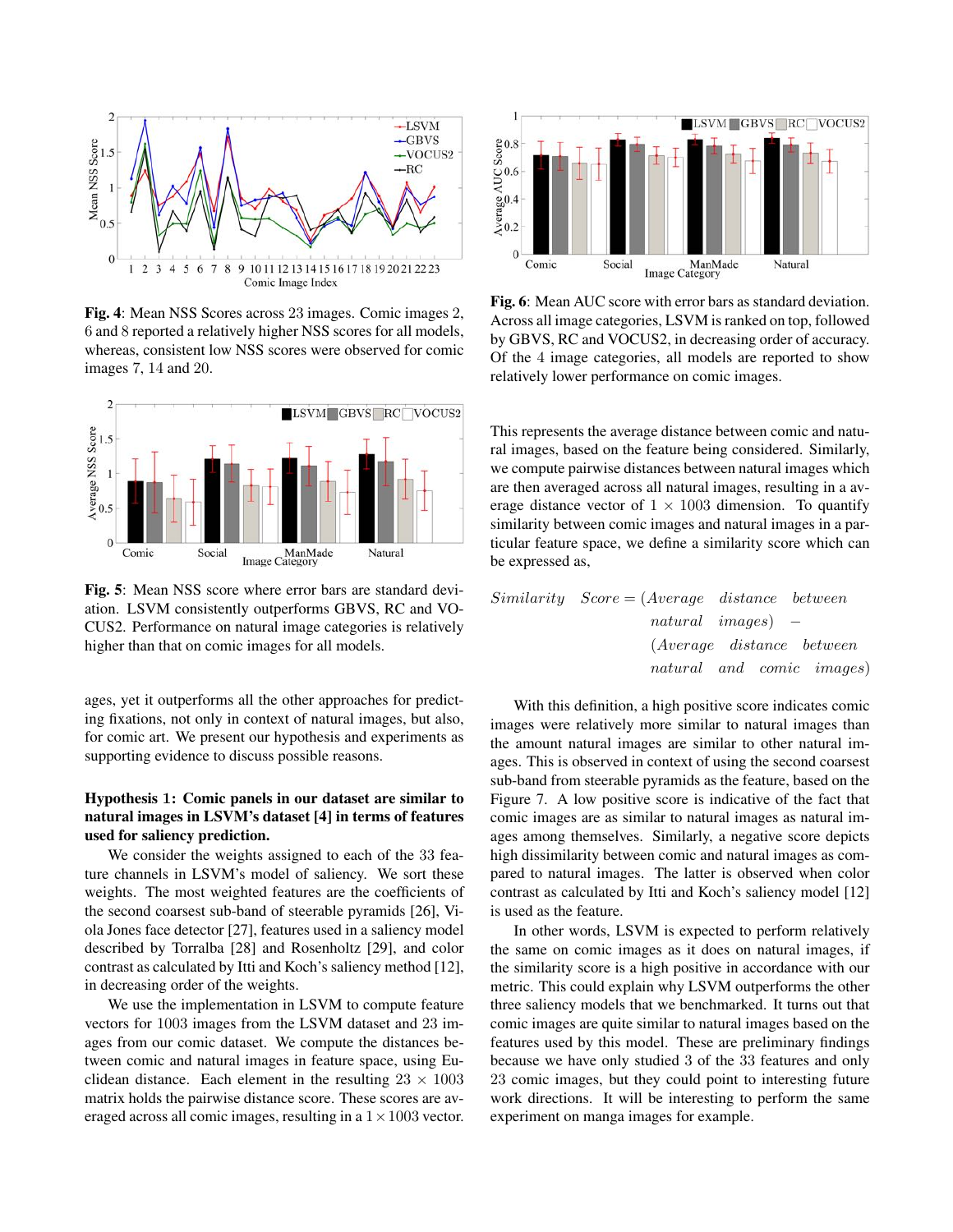

Fig. 7: High positive score using second coarsest sub-band from steerable pyramids as feature, shows higher similarity between comic and natural images, relative to the similarity among natural images. Low positive score indicates similarity between comic and natural images is of the same order as among the natural images, in context of features from Torralba saliency. The plot below the zero line, indicates comic images are lot different from natural images relative to the pool of natural images, in context of color channel as feature.

# Hypothesis 2: Face detection algorithms used by saliency models work well for natural images but not for comic art.

Our results and analysis indicate that all four models including LSVM show relatively poor performance for comic art, as compared to the performance of the the same model on natural images ( Figures 5 and 6 ). To understand this finding further, we study features which are highly weighted in LSVM's saliency algorithm, in particular, faces. Faces are not only the second highest weighted feature, but also, one of the most gazed upon objects in an image [4].

We compute the accuracy of face detection for comic images, using the Viola Jones face detector [27]. The ground truth was marked by a human coder. Of the 40 faces in comic images, 7*.*5% faces were correctly detected, whereas 72*.*5% faces were false positives. Figure 8 shows a few samples from this experiment. From these results, we observe that the face detection fails for most of the comic images. This indicates that faces could be a potential reason for much lower performance of LSVM on comic art as compared to it's performance on other natural image categories.

## 6.1. Conclusion

In this paper, we benchmark four saliency algorithms on comic images. We perform a comparative analysis of these algorithms in detecting salient regions in comic panels with eyetracking data. We find that a data-driven approach, LSVM, outperformed three other saliency models included in our test setup. We discuss potential reasons for these findings.

Evaluation of deep learning based saliency detection algorithms for predicting fixations could provide a deeper understanding of visual attention in comic art. It would be interesting to see performance of deep learning tools as they are free from hand-crafted features. Improving existing saliency



Fig. 8: Of the 40 faces in comic image data set, only 3 faces were detected correctly by Viola Jones face detector, whereas 29 detections were false positives. Faces in comic art are a lot different than those in natural images in style.

algorithms to detect visual attention in comic panels could be a promising direction for future work.

### 7. REFERENCES

- [1] Eakta Jain, Yaser Sheikh, and Jessica Hodgins, "Inferring artistic intention in comic art through viewer gaze," in *Proceedings of the ACM Symposium on Applied Perception*. ACM, 2012, pp. 55–62.
- [2] Laurent Itti and Ali Borji, "Computational models of attention," *arXiv preprint arXiv:1510.07182*, 2015.
- [3] Ali Borji, Dicky N Sihite, and Laurent Itti, "What stands out in a scene? a study of human explicit saliency judgment," *Vision research*, vol. 91, pp. 62–77, 2013.
- [4] Tilke Judd, Krista Ehinger, Frédo Durand, and Antonio Torralba, "Learning to predict where humans look," in *IEEE International Conference on Computer Vision (ICCV)*, 2009.
- [5] Jonathan Harel, Christof Koch, and Pietro Perona, "Graph-based visual saliency," in *Advances in neural information processing systems*, 2006, pp. 545–552.
- [6] Simone Frintrop, Thomas Werner, and German Martin Garcia, "Traditional saliency reloaded: a good old model in new shape," in *Proceedings of the IEEE Conference on Computer Vision and Pattern Recognition*, 2015, pp. 82–90.